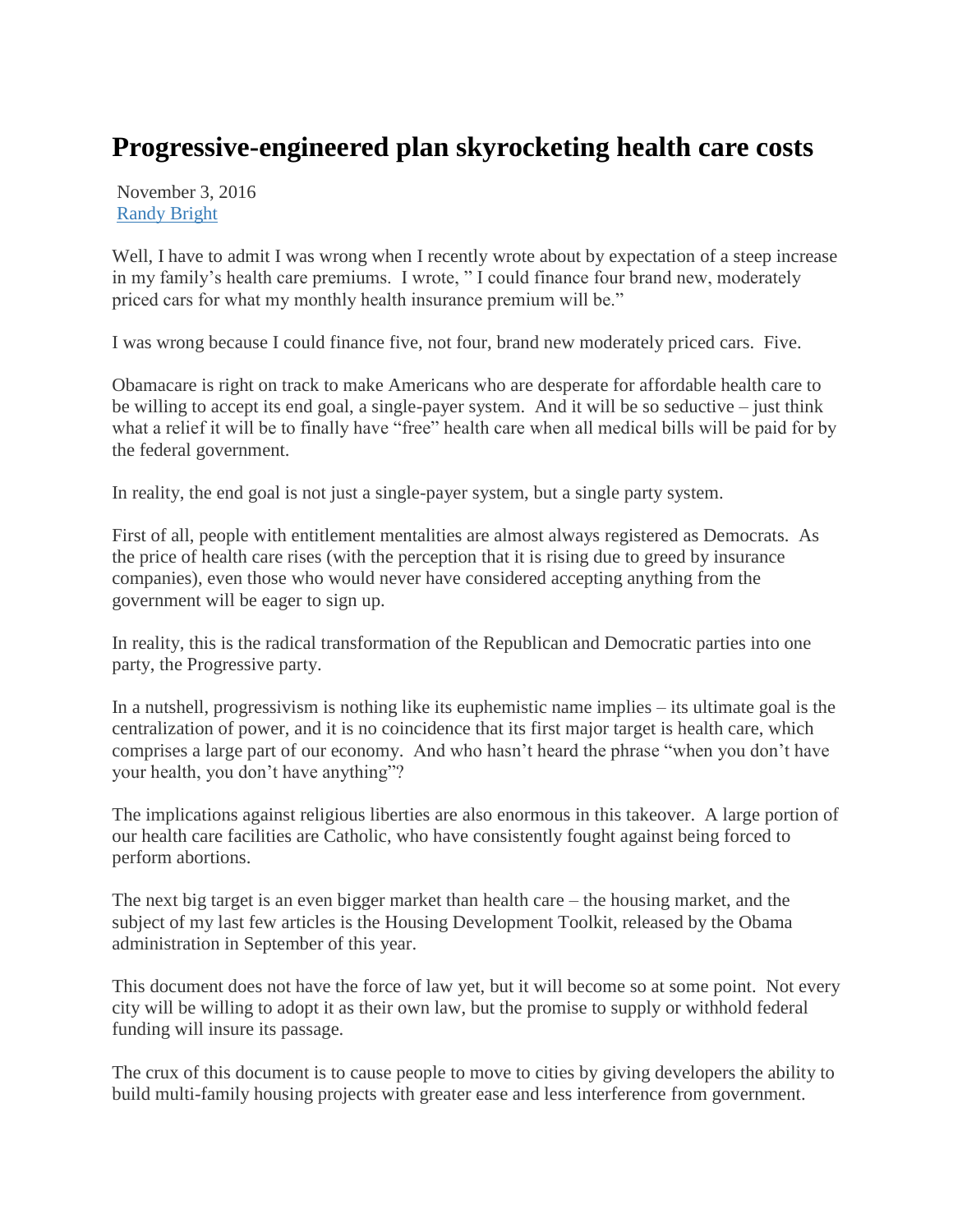But that will only happen if they stick to the rules. What rules you ask? Well, the ones that are intended to transform our cities to the liking of the progressives who write the rules.

Of course, the rules seem quite benign, even attractive. Here is just one excerpt from the Toolkit that promises "healthy, responsive, affordable, high-opportunity housing markets":

"Establishing by-right development.

"Taxing vacant land or donate it to non-profit developers.

"Streamlining or shortening permitting processes and timelines.

"Eliminate off-street parking requirements.

- "Allowing accessory dwelling units.
- "Establishing density bonuses.
- "Enacting high-density and multifamily zoning.
- "Employing inclusionary zoning.
- "Establishing development tax or value capture incentives.
- "Using property tax abatements."

At the outset, these sound great, but the intent of these rules is to densify our cities, creating more housing units (not single family homes) per acre. And where will the inhabitants for these come from? From our rural areas, those who can no longer make a living in towns whose industries have left. From suburbs, or if not the suburbs, the suburbs themselves with be densified. And from immigration.

In the early 1990's, someone slipped a bill in a bill that literally came within minutes of passing in our U.S. Congress. It was called the Wildlands Project and its goal was to force our populations into our cities and to allow travel only in designated corridors between cities. Anything not in a city or in the designated corridors, except for carefully controlled agriculture, was to be razed and reclaimed for nature with no further human contact allowed.

What the progressives have realized is that they can accomplish much the same thing simply by taking away our republic and replacing it with a one-party system, one that will dictate where people can live.

Welcome to the world of Progressivism. It sounds so positive, so enlightened, but the only thing progressive about it is that our freedoms are being progressively taken away from us.

Christians stayed home last time, and see what it brought us? Vote for Trump, even if you don't like him, even if he wasn't the best among the other Republican candidates. For now, it is our best chance to turn our country around.